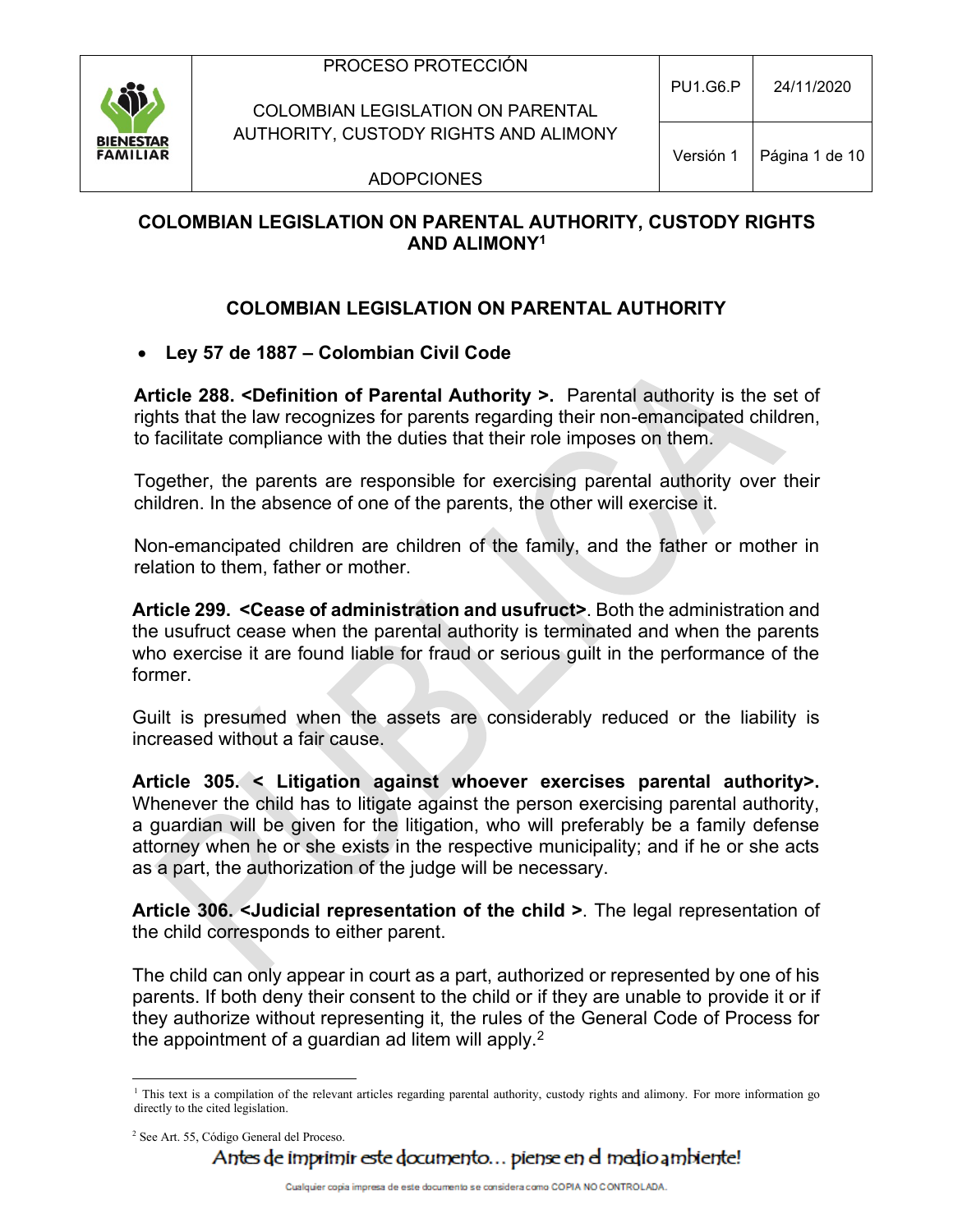| \$j                                 | PROCESO PROTECCIÓN<br><b>COLOMBIAN LEGISLATION ON PARENTAL</b> | <b>PU1.G6.P</b> | 24/11/2020     |
|-------------------------------------|----------------------------------------------------------------|-----------------|----------------|
| <b>BIENESTAR</b><br><b>FAMILIAR</b> | AUTHORITY, CUSTODY RIGHTS AND ALIMONY                          | Versión 1       | Página 2 de 10 |
|                                     | <b>ADOPCIONES</b>                                              |                 |                |

In civil actions against the child, the part must contact any of his or her parents, to represent him or her in the litigation. If none could represent it, the rules of the Civil Procedure Code will be applied for the appointment of a guardian ad litem.

**Article 307. <Exercise and delegation of representation and administration>.**  The rights of administration of the assets, the legal usufruct and the extrajudicial representation of the family child will be jointly exercised by the father and the mother. The foregoing does not prevent one parent from delegating in writing, in whole or in part, to the other, such administration or representation.

If one of the parents is absent, the aforementioned rights will correspond to the other. In cases where there is no agreement of the holders of parental authority over the exercise of the rights referred to in the first subsection of this article or in the event that one of them does not agree in the way the other carries, the judge or another official designated by the law will settle the controversy, in accordance with the relevant procedural rules.

**Article 310. <Suspension of parental authority>.** Parental authority is suspended, with respect to any of the parents, for their insanity, for being in doubt of managing their own assets and for their long absence. Likewise, it ends on the grounds contemplated in article 315; but if these occur with respect to both parents, the provisions of said article shall apply.

When the parental authority is suspended with respect to both parents, while the suspension lasts, the underage child will be given a guardian.

The suspension or deprivation of parental authority does not exonerate parents from their duties to their children.

**Article 311. <Decree of the suspension of parental authority>** The suspension of parental authority must be decreed by the judge who knows the cause after having heard hearing about it from the relatives of the child and the ombudsman.

**Article 250. <Obligations of children>.** Children owe respect and obedience to their parents.

The children are legitimate, extramarital and adoptive and will have equal rights and obligations.

**Article 260. <Duties of the grandparents>** The obligation to feed and educate the child who lacks assets passes, through the lack or insufficiency of the parents, to the grandparents by both lines together.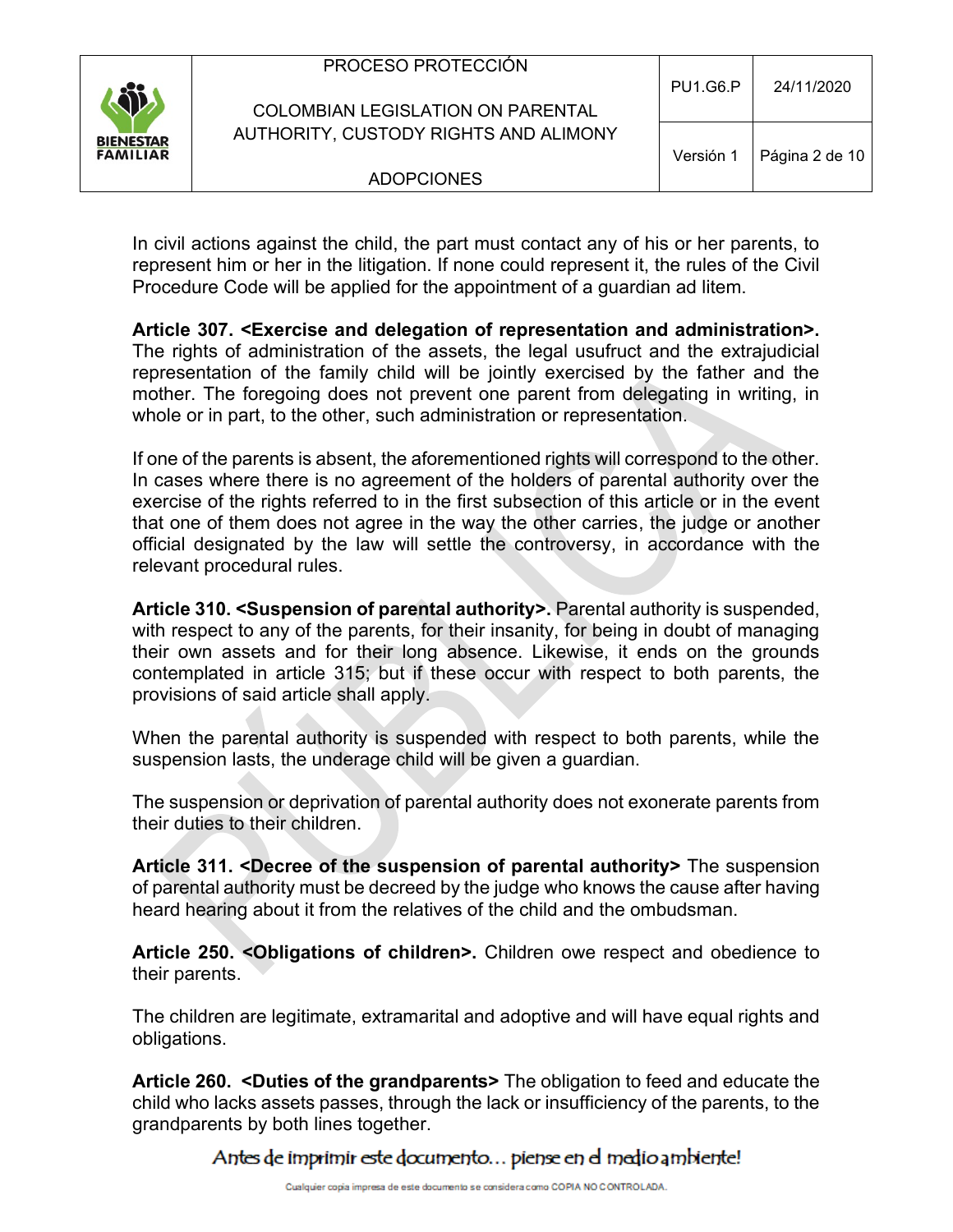|                                     | PROCESO PROTECCIÓN<br>COLOMBIAN LEGISLATION ON PARENTAL | <b>PU1.G6.P</b> | 24/11/2020     |
|-------------------------------------|---------------------------------------------------------|-----------------|----------------|
| <b>BIENESTAR</b><br><b>FAMILIAR</b> | AUTHORITY, CUSTODY RIGHTS AND ALIMONY                   | Versión 1       | Página 3 de 10 |
|                                     | <b>ADOPCIONES</b>                                       |                 |                |
|                                     |                                                         |                 |                |

The judge will regulate the contribution, taking into account the powers of the taxpayers, and may from time to time modify it, depending on the circumstances that may arise.

**Article 262. <Surveillance, correction and sanction>.** The parents or the person in charge of the personal care of the children shall have the power to monitor their behavior, correct them and punish them moderately.

**Article 263. <Extension of the power of correction>.** The rights conferred on the parents in the preceding article will be extended in the absence, inability or death of one of them, to the other, and both to whom corresponds the personal care of the underage child.

**Article 264. <Directorate of education>.** The parents, in common agreement, will direct the education of their minor children and their moral and intellectual training, in the way that they think is most convenient for them; likewise, they will collaborate jointly in its upbringing, support and establishment.

**Article 265. <Cessation of the right of direction>.** The right that by the previous article is granted to the father or mother, will cease with respect to the children who, due to the bad conduct of the father or mother, have been removed from their power and entrusted to another person; which will exercise this right with the consent of the tutor or guardian, if he or she itself is not.

**Article 267. <Cessation of rights due to parental misconduct>.** The parents will incurred in the same deprivation of rights when, due to their misconduct, have given reason to the order to separate the children from their side, unless it has been later revoked.

## • **Ley 1098 de 2006 – Childhood and Adolescence Code**

**Article 14. <Parental responsibility>.** Parental responsibility is a complement to parental authority established in civil law. It is also the obligation inherent to the guidance, care, accompaniment and upbringing of children and adolescents during their raising process. This includes the shared and joint responsibility of the father and mother to ensure that children and adolescents can achieve the highest level of satisfaction of their rights.

In no case may the exercise of parental responsibility entail physical or psychological violence or acts that impede the exercise of their rights.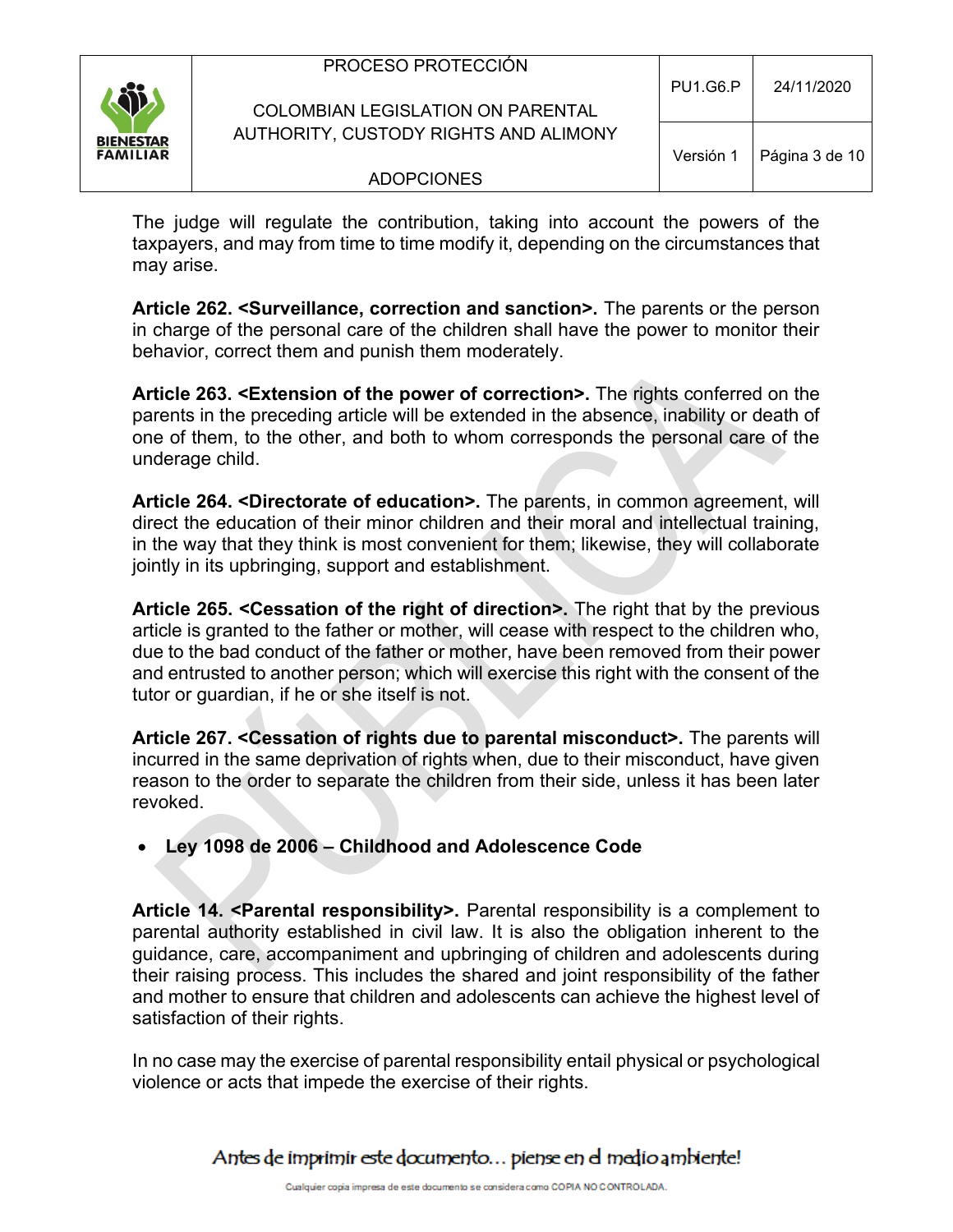| SB.                                 | PROCESO PROTECCIÓN<br>COLOMBIAN LEGISLATION ON PARENTAL | <b>PU1.G6.P</b> | 24/11/2020     |
|-------------------------------------|---------------------------------------------------------|-----------------|----------------|
| <b>BIENESTAR</b><br><b>FAMILIAR</b> | AUTHORITY, CUSTODY RIGHTS AND ALIMONY                   | Versión 1       | Página 4 de 10 |
|                                     | <b>ADOPCIONES</b>                                       |                 |                |

**Article 110. <Permission to travel abroad>.** When a child or adolescent who has residence in Colombia is going to leave the country with one of the parents or with a person other than the legal representatives, he / she must previously obtain the permission of the person with whom he / she will not travel or that of those, duly authenticated by a notary or consular authority. Said permit must contain the destination, the purpose of the trip and the date of departure and entry back into the country.

No authorization will be required from parents who have been suspended or deprived of parental authority.

Minors with habitual residence abroad, equal to or greater than one (1) year, and who are going to leave the country with only one of their parents, will not require authorization when they decide to return to that country. For the purpose of leaving the country, they must provide an abroad residence certificate, issued by the competent consulate or the consular registration and a copy of the document establishing custody for the parent with whom he/she is leaving.

The custody application may be submitted to the corresponding consular authority, who will forward it to the competent authority in Colombia.

In cases in which the child with habitual residence abroad, equal to or greater than one (1) year, is going to leave the country with a third party, they must have an exit permit issued by the parent holding custody.

For children who have a residence in another country of less than one (1) year, they must complete the procedure established in the first paragraph of this article.

When a child or adolescent with residence in Colombia, lacks a legal representative, their whereabouts are unknown or is not in a position to grant it, permission to leave the country will be granted by the Family Ombudsman subject to the following rules:

1. Legitimation. The request must be made by the person who exercise the personal care for the child or adolescent.

2. Application requirements. The request must indicate the facts on which it is based and the length of stay of the child or adolescent abroad. It must be accompanied by the birth certificate and proof of the alleged facts.

3. Procedure. Once the request is presented, the Family Ombudsman will order the parents or the legal representative who have not signed it to be summoned and will officiate at Migración Colombia if there is an impediment to leave the minor's country.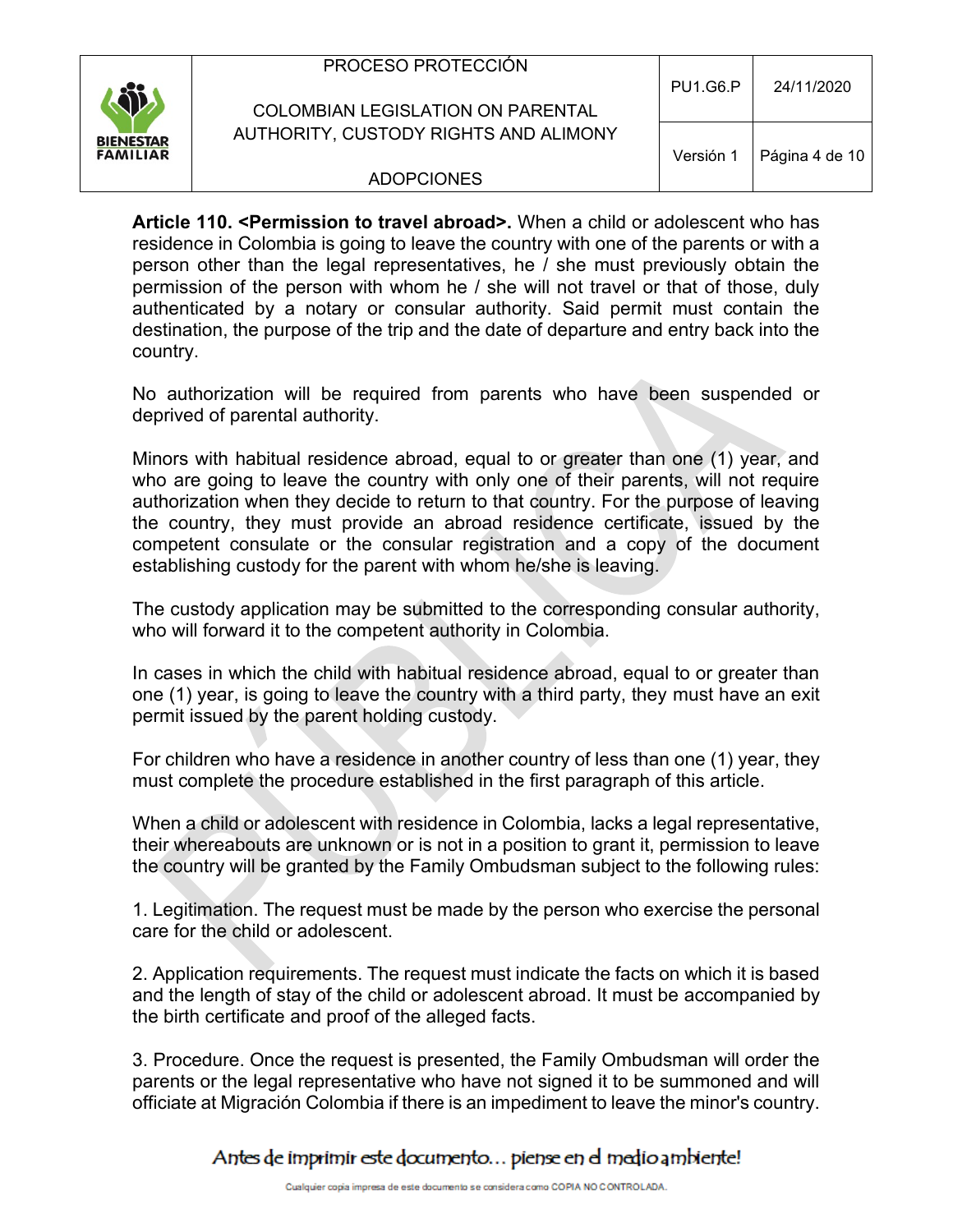| ÎÎ                                  | PROCESO PROTECCIÓN<br><b>COLOMBIAN LEGISLATION ON PARENTAL</b> | <b>PU1.G6.P</b> | 24/11/2020     |
|-------------------------------------|----------------------------------------------------------------|-----------------|----------------|
| <b>BIENESTAR</b><br><b>FAMILIAR</b> | AUTHORITY, CUSTODY RIGHTS AND ALIMONY                          | Versión 1       | Página 5 de 10 |
|                                     | <b>ADOPCIONES</b>                                              |                 |                |
|                                     |                                                                |                 |                |

If, within the five (5) business days following notification or summons, none of the aforementioned objects, the official will carry out the tests he deems necessary, if applicable, and will decide on the requested permission.

Once the resolution granting the permit has been signed, the Family Defender will send a copy of it to the Ministry of Foreign Affairs and to the Special Administrative Unit on Migration in Colombia. The permit will be valid for sixty (60) business days, counted from its execution.

In the event that opposition to the request for permission is filed, the Family Ombudsman will send the file to the Family Judge, and by telegram will notify the interested parties to appear before the corresponding court for distribution.

**Paragraph 1.** The Family Ombudsman will grant permission to leave the country: To the children or adolescents who enter the Victims and Witnesses Program of the Office of the Attorney General of the Nation.

To children or adolescents, detached or witnesses in criminal proceedings, when their life and personal integrity are in serious danger.

To children or adolescents, who go on a sporting, scientific or cultural mission.

To children or adolescents when they need to travel for reasons of emergency medical treatment abroad.

**Article** 132. <Continuity of maintenance obligation>. When the sanction of suspension or lost of parental authority is imposed on the parents, the maintenance obligation will not cease. This obligation ends when the child or adolescent is placed for adoption.

## **COLOMBIAN LEGISLATION ON CUSTODY**

#### • **Ley 57 de 1887 – Colombian Civil Code**

**Article 253. <Parenting and education of children>.** The parents, or the surviving father or mother, share the personal care of the upbringing and education of their children.

**Article 254. <Third-party childcare>.** The judge, in the case of physical or moral disability of both parents, may entrust the personal care of the children to another competent person or persons.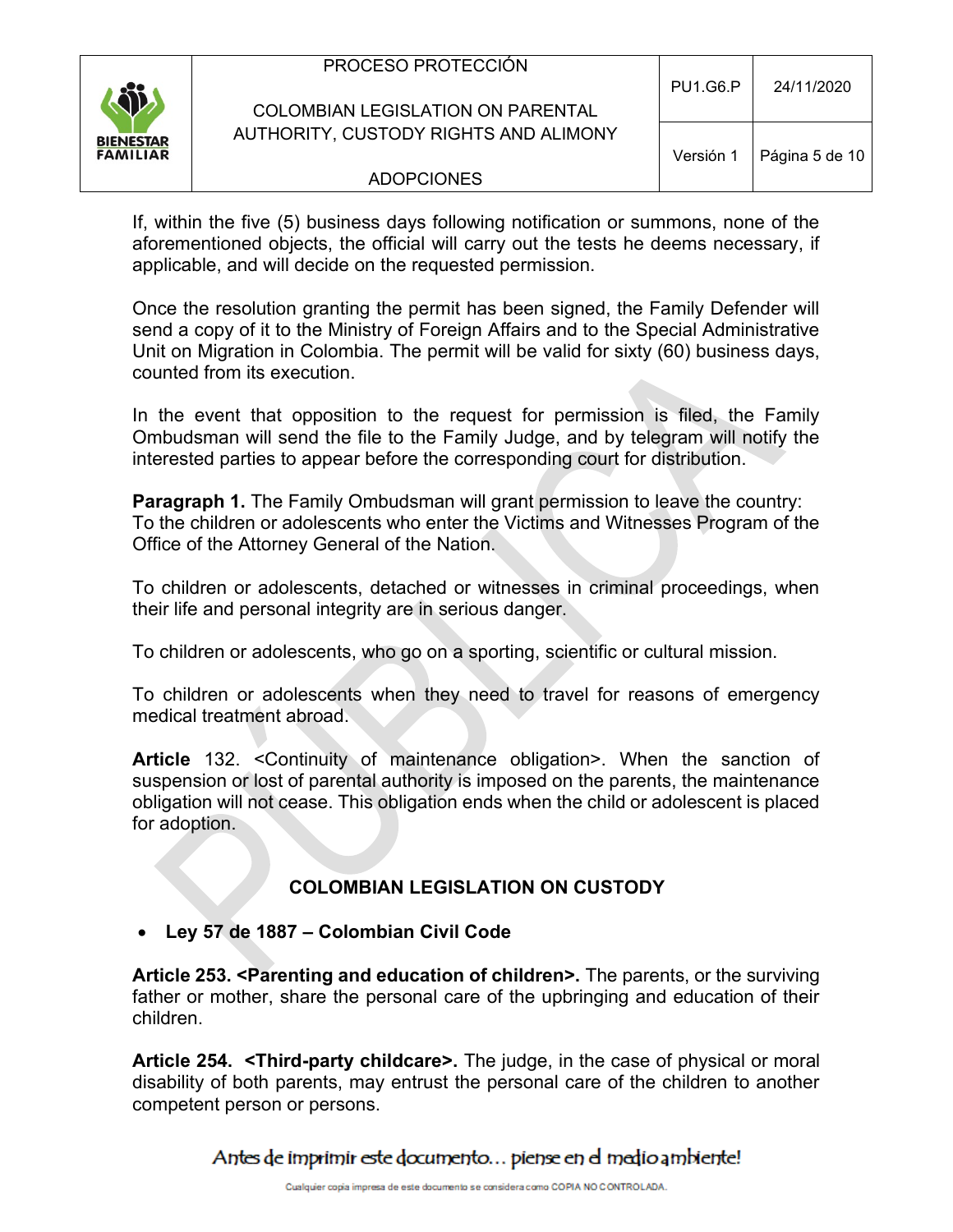| <b>Si</b>                           | PROCESO PROTECCIÓN<br><b>COLOMBIAN LEGISLATION ON PARENTAL</b> | <b>PU1.G6.P</b> | 24/11/2020     |
|-------------------------------------|----------------------------------------------------------------|-----------------|----------------|
| <b>BIENESTAR</b><br><b>FAMILIAR</b> | AUTHORITY, CUSTODY RIGHTS AND ALIMONY                          | Versión 1       | Página 6 de 10 |
|                                     | <b>ADOPCIONES</b>                                              |                 |                |
|                                     |                                                                |                 |                |

In the election of these people, the closest blood relatives will be preferred, and above all, legitimate ancestors.

**Article 256. <Visitation>.** The father or mother from whose personal care the children are removed, it is not for this reason that they will be prohibited from visiting them as often and freely as the judge deems appropriate.

**Article 257. <Parenting, education and establishment>.** The costs of raising, education and establishment of legitimate children belong to the conjugal society, according to the rules that, when dealing with it, will be said.

If the husband and wife live under a state of separation of property, they must contribute to said expenses in proportion to their powers.

But if a son has his own property, the expenses of his establishment, and, if necessary, those of his upbringing and education, may be taken out of them, the capital being conserved as far as possible.

**Article 161. <Effects of divorce on children>.** Notwithstanding the provisions of the judge in the judgment, regarding the custody and exercise of parental authority, the effects of divorce regarding the common children of the divorced shall be governed by the provisions contained in titles XII and XIV of the book. I of the Civil Code.

• **Ley 1098 de 2006 – Childhood and Adolescence Code**

**Article 23. <Custody and personal care>.** Children and adolescents have the right to have their parents permanently and in solidarity direct and timely perform the custody of them for their integral development. The obligation of personal care also extends to those who live with them in the family, social or institutional spheres, or to their legal representatives.

**Article 52. <Verification of the guarantee of rights>.** In all cases in which an alleged violation or threatening of the rights of a child or adolescent is known, the competent administrative authority shall issue a process ordering its interdisciplinary technical team to verify the guarantee of the rights enshrined in the Title I of Chapter II of this Code. It should be done:

- 1. Initial psychological and emotional assessment.
- 2. Nutrition assessment and review of the vaccination schedule.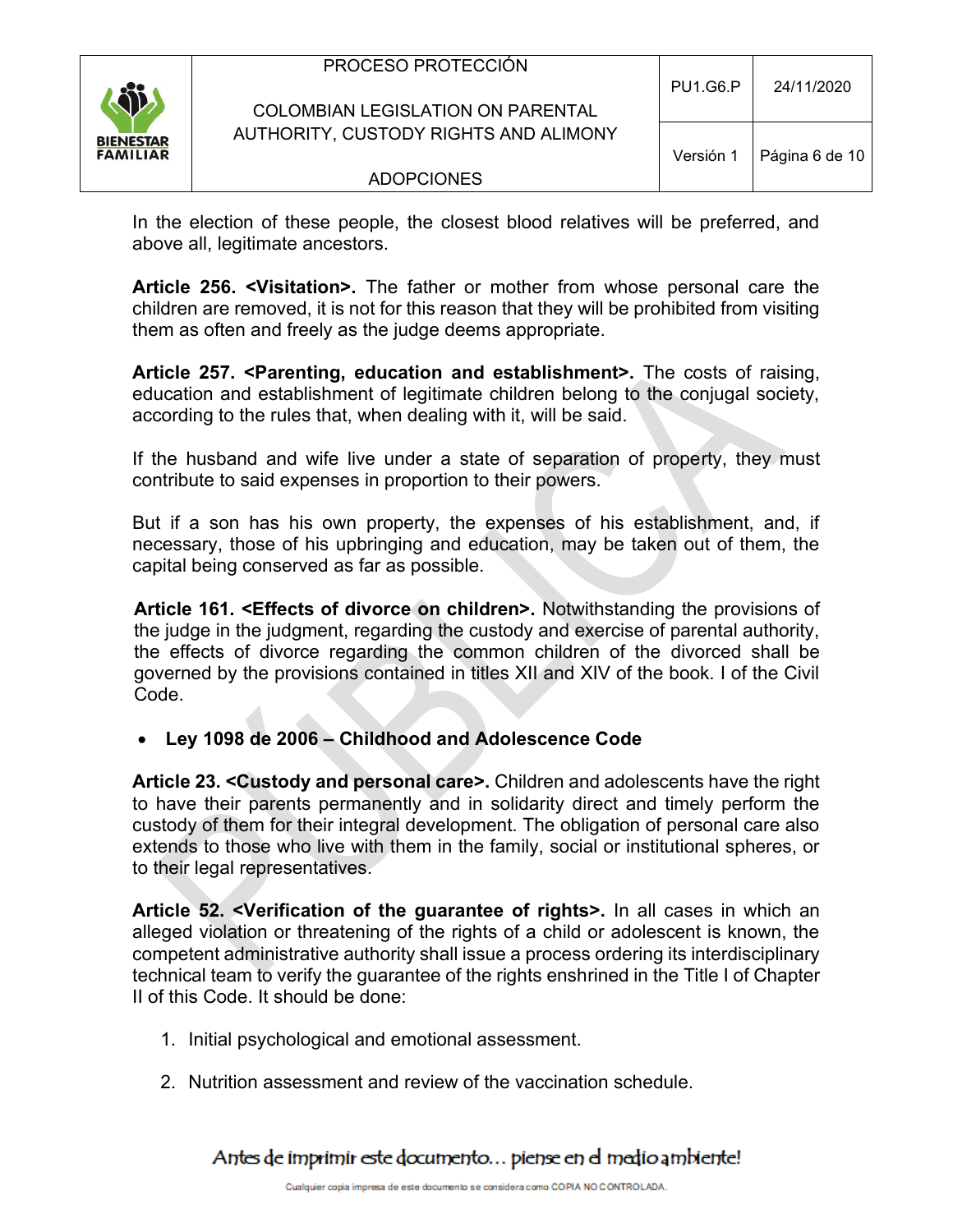

- 3. Initial assessment of the family environment, link networks and identification of protective and risk elements to guarantee rights.
- 4. Verification of the inscription in the civil registry of birth.
- 5. Verification of the link to the health and social security system.
- 6. Verification of the link to the educational system.

**Paragraph 1.** Of the previous actions, the professionals of the interdisciplinary technical team will issue the reports that will be incorporated as evidence to define the procedure to be followed.

**Paragraph 2.** The verification of rights must be carried out immediately, except when the child or adolescent is not before the competent administrative authority, in which event, the verification of rights will be carried out in the shortest possible time, which may not exceed ten (10) days following the knowledge of the alleged violation or threat by the Administrative Authority.

**Paragraph 3.** If within the verification of the guarantee of rights it is determined that it is a matter susceptible of conciliation, it will be processed in accordance with the current law on this matter; in the event that the conciliation attempt fails, the official by means of a reasoned resolution will establish the provisional obligations regarding custody, alimony and visits and in the event that any of the parties requests it within the following five (5) days, the official will file a lawsuit before the competent judge.

# **LEGISLATION REGARDING THE ALIMONY DUTY**

• **Ley 57 de 1887 – Colombia Civil Code**

## **Artículo 411. Se deben alimentos:**

- 1. The spouse
- 2. Legitimate descendants
- 3. Legitimate ascendants
- 4. In head of the guilty spouse, to the divorced spouse without his or her fault.
- 5. A los hijos naturales, su posteridad legítima y a los nietos naturales.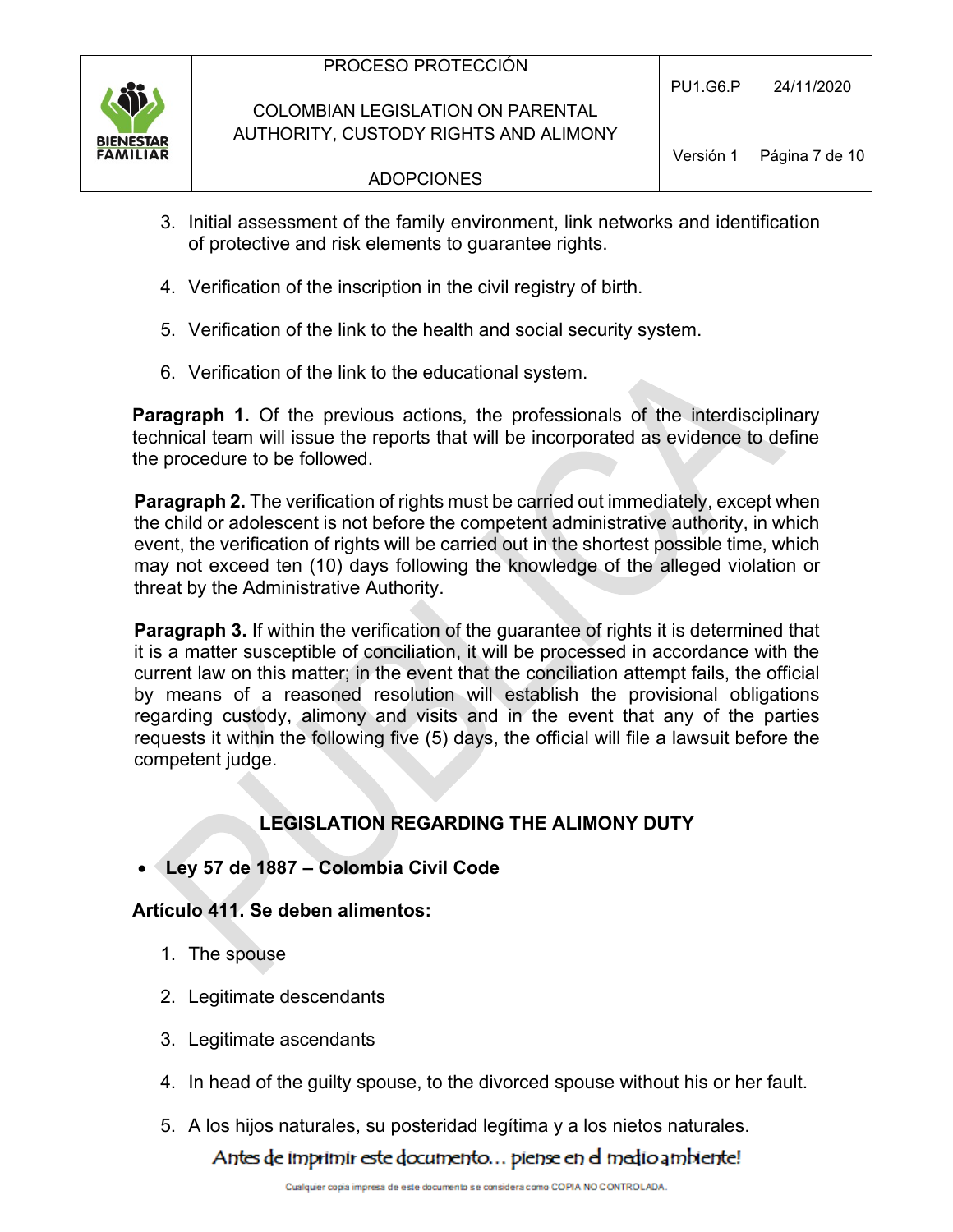

### COLOMBIAN LEGISLATION ON PARENTAL AUTHORITY, CUSTODY RIGHTS AND ALIMONY

- 7. Natural Ascendants
- 6. Adoptive children
- 7. Adoptive parents
- 8. Legitimate siblings
	- […]

No maintenance is owed to the persons designated here in cases where a law denies them.

• **Ley 1098 de 2006 – Childhood and Adolescence Code**

**Article 111**. <**Alimony>.** For the establishment of the alimony, the following rules will be observed

- 1. The pregnant woman may claim alimony in favor of the child who is about to be born, regarding the legitimate father or the extramarital one who has recognized paternity.
- 2. Whenever the address where the person obliged to provide maintenance is known, the defender or family commissioner will summon him to a conciliation hearing. Otherwise, it will prepare a report that will supply the demand and will send it to the Family Judge so that he can initiate the respective process. When the obligated party has not been duly summoned to the hearing, or the conciliation has not been attended, he will set a provisional maintenance fee, but the report will only be sent to the judge if one of the parties requests it within five days. following business
- 3. When conciliation is achieved, a record will be drawn up indicating: the amount of the alimony and the formula for its periodic readjustment; the place and form of its fulfillment; the person to whom the payment must be made, the salary discounts, the guarantees offered by the obligor and other aspects deemed necessary to ensure full compliance with the maintenance obligation. If this is the case, the authority will promote the conciliation on custody, visitation regime and other related aspects.
- 4. The provisions of this article shall also apply to the voluntary provision of alimony to children or adolescents.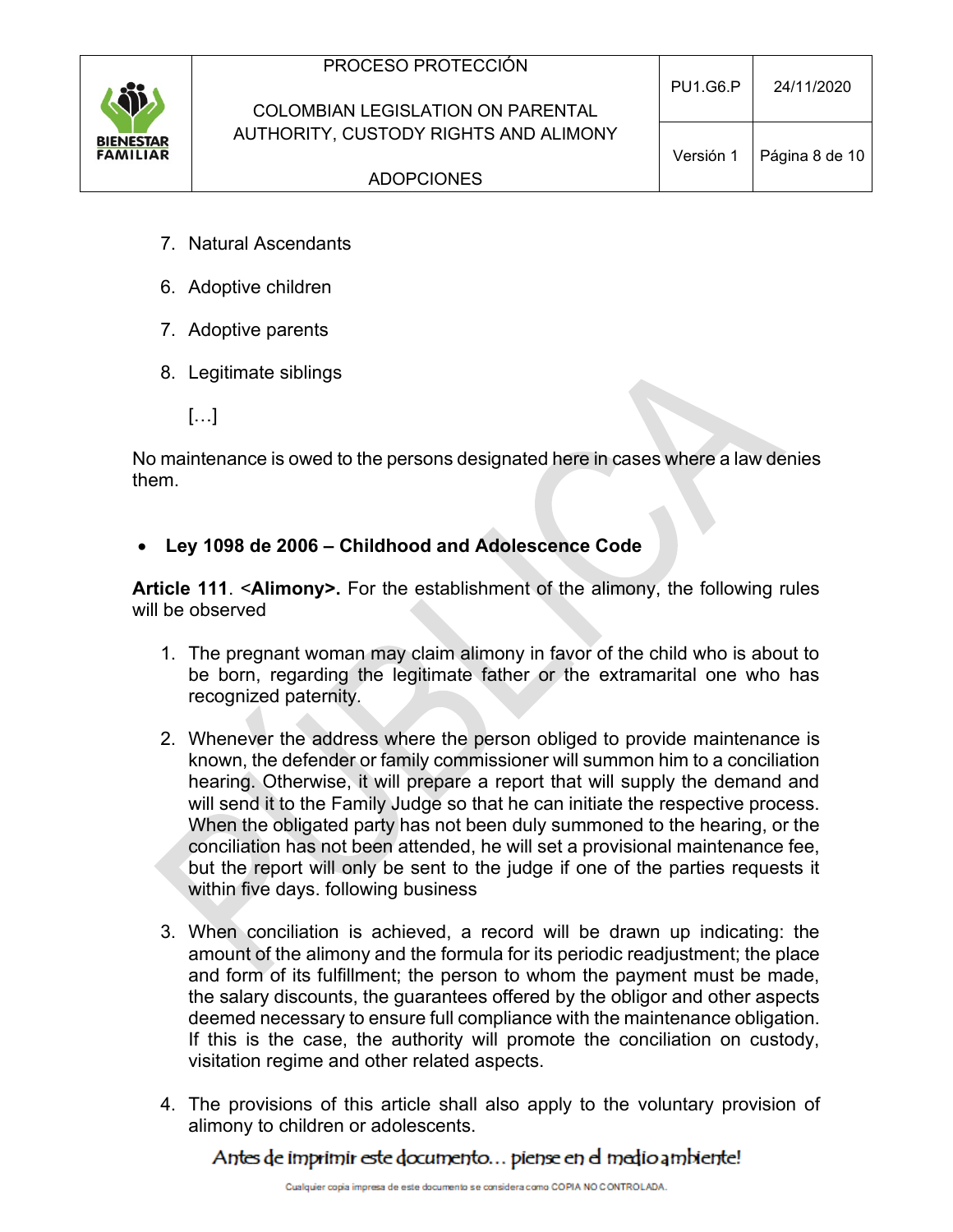| \$j.                                | PROCESO PROTECCIÓN<br>COLOMBIAN LEGISLATION ON PARENTAL | <b>PU1.G6.P</b> | 24/11/2020     |
|-------------------------------------|---------------------------------------------------------|-----------------|----------------|
| <b>BIENESTAR</b><br><b>FAMILIAR</b> | AUTHORITY, CUSTODY RIGHTS AND ALIMONY                   | Versión 1       | Página 9 de 10 |
|                                     | <b>ADOPCIONES</b>                                       |                 |                |

**Article 129. <Alimony>.** In the brief that transfers the lawsuit or the report made by the Family Ombudsman, the judge will establish a provisional alimony fee, providing proof of the relationship that originates the maintenance obligation. If he does not have proof on the financial solvency of the obligor, the judge may establish it taking into account his or her patrimony, social position, customs and in general all the antecedents and circumstances that serve to evaluate his or her economic capacity. In any case, it will be presumed that at least the legal minimum wage accrues.

The sentence may provide that alimony is paid and insured through the constitution of a capital whose income satisfies them. In such case, if the obligated party does not comply with the order within the following ten business days, the judge will proceed in the manner indicated in the following paragraph.

The judge must adopt the necessary measures so that the obligor complies with the provisions of the order that establishes the provisional maintenance quota, in the conciliation or in the sentence that indicates them. To this end, it will order embargo, kidnapping, appraisal and auction of the assets or rights of the former, which will be practiced subject to the rules of the executive process.

The embargo will be lifted if the obligor pays the overdue fees and provides surety that guarantees the payment of the fees corresponding to the following two years.

In the case of private settlement or out-of-court conciliation, with the copy of it or of the record of the diligence the interested party may bring forward an executive proceeding before the family judge for the collection of the overdue fees and those that are henceforth caused.

When there is information that the person obliged to supply alimony has been in default of paying the fee for more than a month, the judge who knows or has known of the alimony process or the one that the executive will give notice to the Administrative Department of Security ordering to prevent him from leaving the country until he provides sufficient guarantee of compliance with the alimony obligation and will be reported to the credit bureaus.

The alimony quota set in a court order, in a conciliation hearing or in a private agreement shall be deemed readjusted as of January 1 following and annually on the same date, in a percentage equal to the consumer price index, without prejudice to the judge, or the parties by mutual agreement, establish another periodic adjustment formula.

However, when the financial capacity of the feeder or the needs of the child have changed, the parties may mutually agree to modify the fee, and any of them may ask the judge for its modification. In the latter case, the interested party must provide the